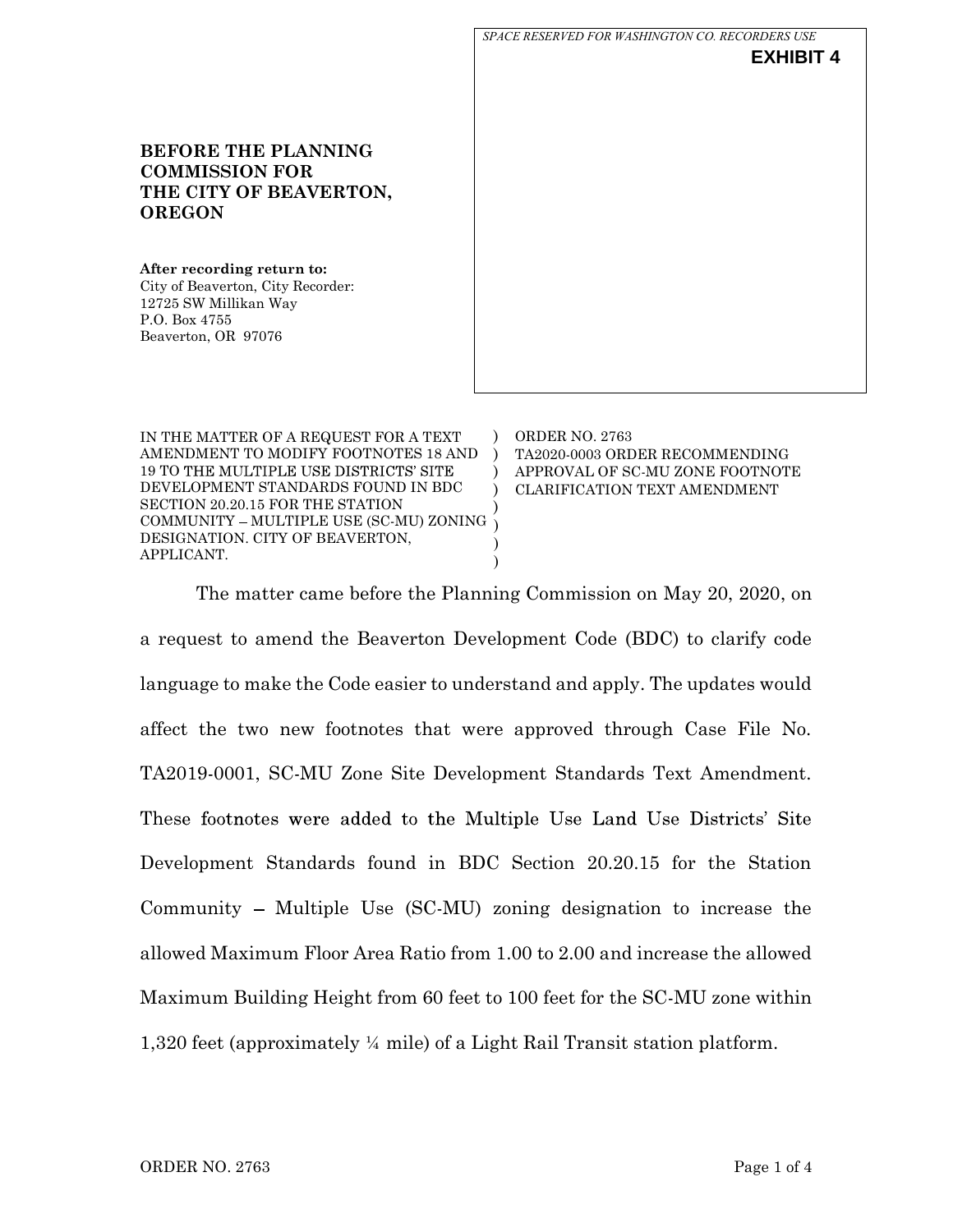Pursuant to Ordinance 2050 (Development Code) Section 50.50, the Planning Commission conducted a public hearing and considered testimony and exhibits on the subject proposal.

Staff provided the Planning Commission with an additional recommended footnote that was not included in the staff report or staff memorandum as part of the staff presentation. This additional footnote, which would be Number 20, would mitigate the potential impact of increased building height on abutting residentially zoned properties. This footnote already exists for the Commercial Zones' Site Development Standards Table (Footnote Number 16 in BDC Section 20.10.15). Because this Text Amendment only proposes changes that affect the SC-MU zone, staff recommended applying the footnote to the SC-MU zone only at this time, rather than to all Multiple Use zones. The Commission discussed footnote Number 20 and found that it met the approval criteria, including consistency with the City's Comprehensive Plan, the Metro Urban Growth Management Functional Plan, and the Oregon Statewide Planning Goals.

The Commission discussed the wording of footnotes Number 18 and 19 and raised concerns that while Number 18 contained the term "FAR," Number 19 did not contain "height," which could lead to confusion about to what the "100 feet" refers. To further clarify the  $SC-MU$  zone footnotes, the Commission proposed adding the word "height" to footnote Number 19.

The Commission, after holding the public hearing and considering all oral and written testimony, adopts the Staff Report dated May 13, 2020, and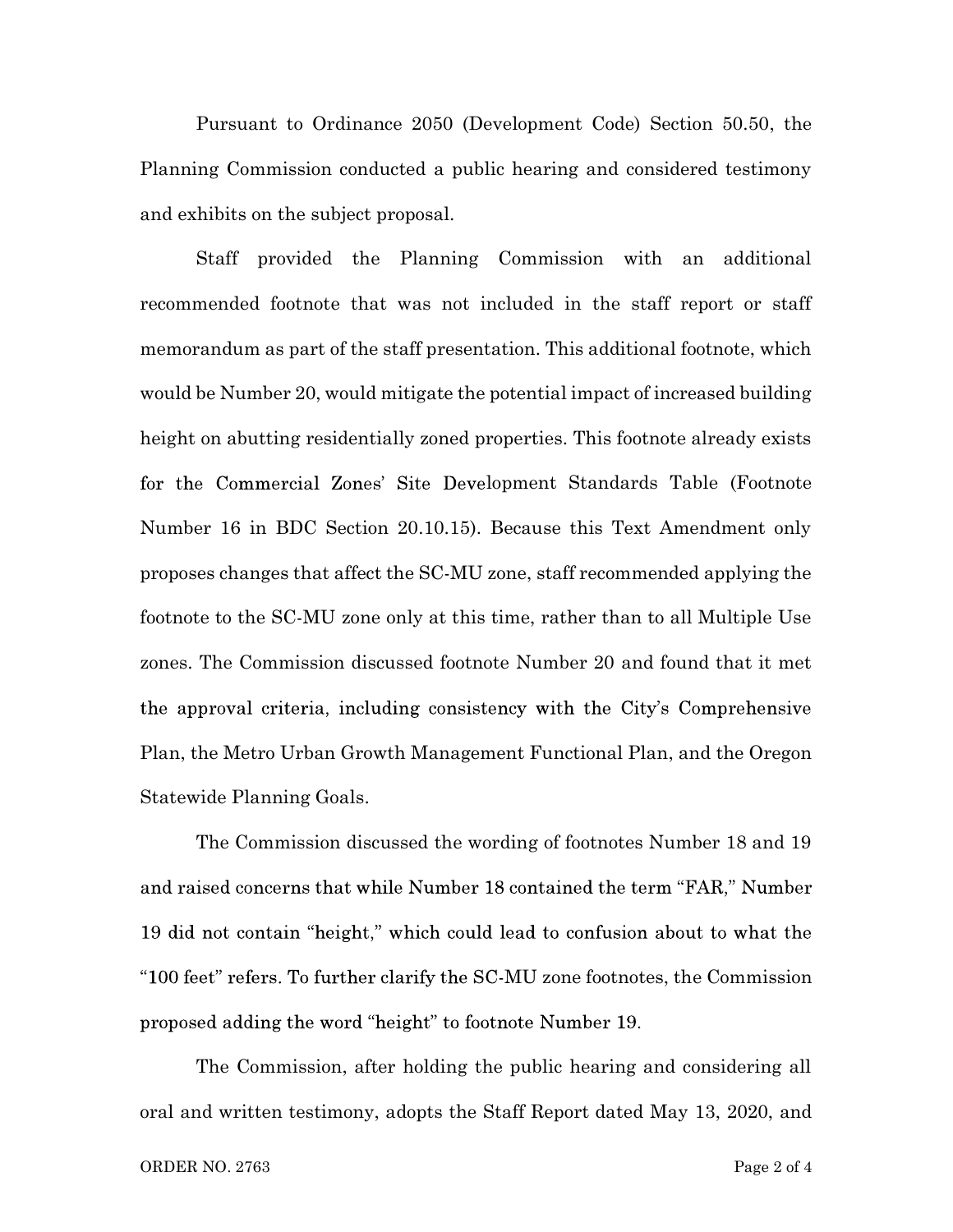Staff Memorandum dated May 20, 2020, and the findings contained therein, as applicable to the approval criteria contained in Section 40.85.15.1.C of the Development Code, with the amendment to footnote Number 19 and addition of footnote Number 20.

Therefore, IT IS HEREBY ORDERED that the Planning Commission RECOMMENDS APPROVAL of TA2020-0003 to the City Council, based on the testimony, reports and exhibits, and evidence presented during the public hearing on the matter and based on the facts, findings, and conclusions found in the Staff Report dated May 13, 2020, and Staff Memorandum dated May 20, 2020, and this Land Use Order, with the amended footnote Number 19 and additional footnote Number 20 as follows:

- 19. 100 feet height permitted for sites within 1,320 feet of LRT station platform, 60 feet permitted beyond 1,320 feet
- 20. Maximum building height of a building or portion of a building within 50 feet of a residentially zoned property, measured from the residential property line, is 35 feet or the maximum height permitted in the residential district, whichever is greater.

Motion CARRIED, by the following vote:

AYES: Lawler, Uba, Nye, Saldanha, Winter. NAYS: None. ABSTAIN: None. ABSENT: Brucker, Overhage.

 $23rd$ June Dated this  $\qquad \qquad \text{day of} \qquad \qquad .2020.$